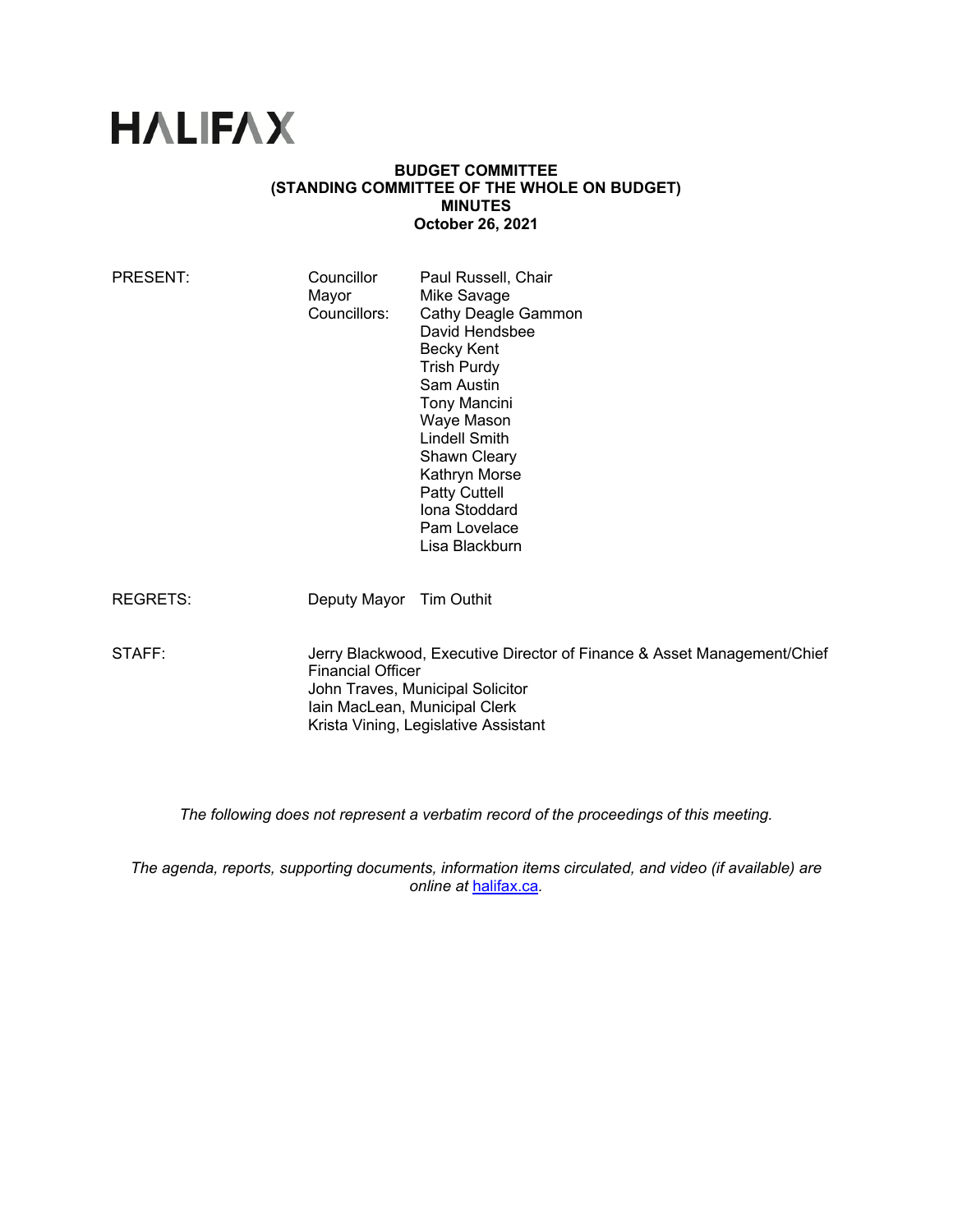*The meeting was called to order at 11:00 a.m., and adjourned at 11:09 a.m.*

## **1. CALL TO ORDER**

The Chair called the meeting to order at 11:00 a.m.

## **2. APPROVAL OF THE MINUTES – April 21 and 22, 2021**

MOVED by Councillor Blackburn, seconded by Councillor Hendsbee

### **THAT the minutes of April 21 and 22, 2021 be approved as circulated.**

## **MOTION PUT AND PASSED.**

### **3. APPROVAL OF THE ORDER OF BUSINESS AND APPROVAL OF ADDITIONS AND DELETIONS**

Additions: None

Deletions: None

MOVED by Councillor Deagle Gammon, second by Councillor Stoddard

#### **THAT the agenda be approved as presented.**

## **MOTION PUT AND PASSED UNANIMOUSLY.**

Not present: Deputy Mayor Outhit

## **4. CALL FOR DECLARATION OF CONFLICT OF INTERESTS – NONE**

#### **5. PUBLIC PARTICIPATION – NONE**

## **6. 2022/23 Strategic Multi-Year Business Planning and Budget Process**

The following was before Budget Committee:

Staff recommendation report dated October 12, 2021

MOVED by Councillor Mason, seconded by Councillor Mancini

#### **THAT Budget Committee:**

**1. Approve the Annual Progress Report format; and** 

#### **2. Approve the 2022/23 Business Planning and Budget Schedule.**

Jerry Blackwood, Executive Director of Finance & Asset Management/Chief Financial Officer responded to questions of clarification from the Standing Committee.

## **MOTION PUT AND PASSED UNANIMOUSLY.**

Not present: Deputy Mayor Outhit